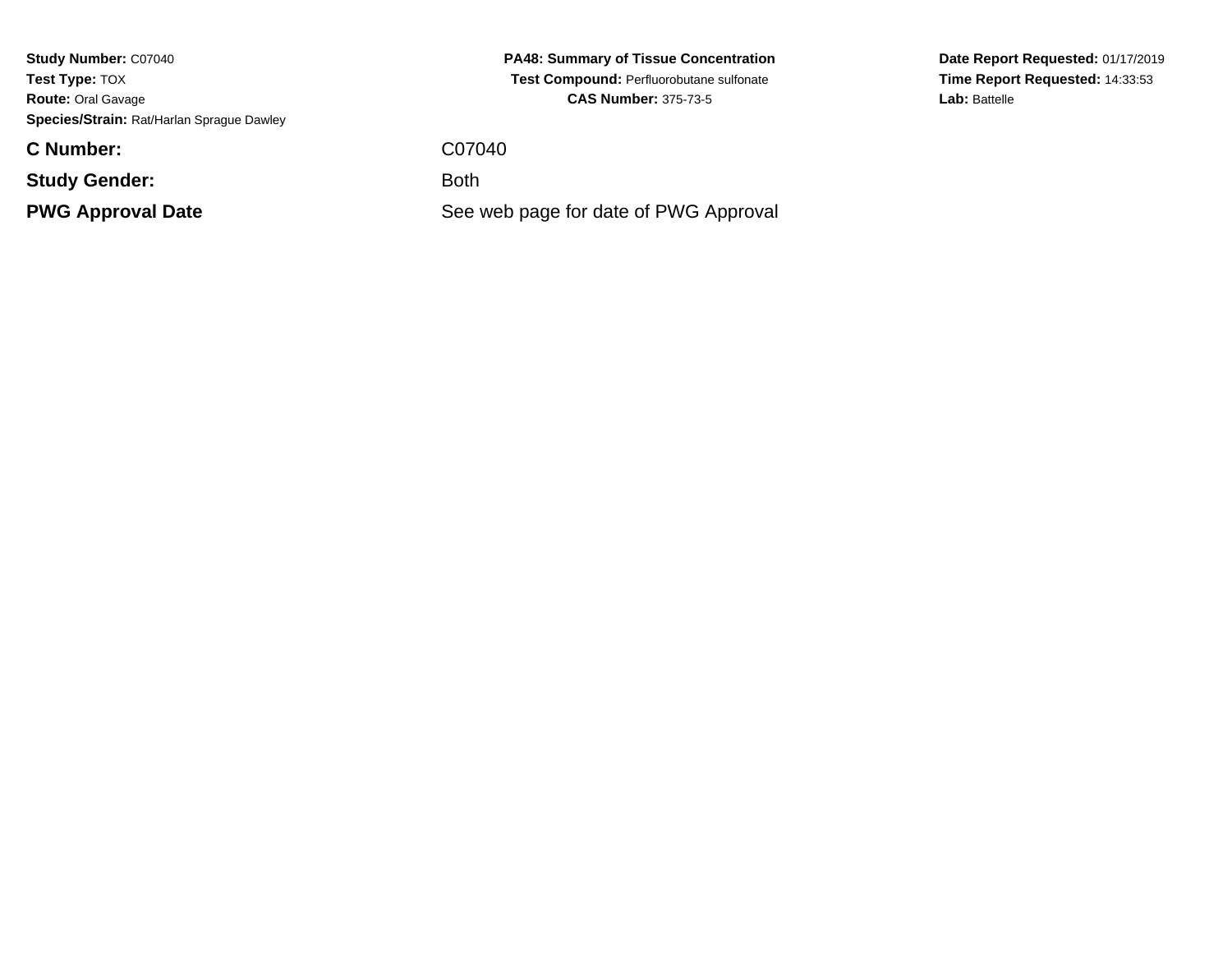**Study Number:** C07040**Test Type:** TOX

**Route:** Oral Gavage

**Species/Strain:** Rat/Harlan Sprague Dawley

## **PA48: Summary of Tissue Concentration Test Compound:** Perfluorobutane sulfonate**CAS Number:** 375-73-5

**Date Report Requested:** 01/17/2019 **Time Report Requested:** 14:33:53**Lab:** Battelle

|                                              |                      | Male                        |                             |                             |
|----------------------------------------------|----------------------|-----------------------------|-----------------------------|-----------------------------|
| Dose (mg/kg/day)                             | 0                    | 62.6                        | 125                         | 250                         |
| (mmol/kg/day)                                |                      | 0.209                       | 0.417                       | 0.833                       |
| Plasma Concentration (ng/ml)                 | 90 $\pm 16$ (9) **   | $(10)$ **<br>2222<br>± 477  | $(10)$ **<br>5366<br>± 1042 | $(10)$ **<br>± 908<br>12430 |
| Plasma Concentration (uM)                    | $0.3 \pm 0.1$ (9) ** | 1.6 $(10)$ **<br>7.4 $\pm$  | $3.5$ (10) **<br>17.9 $\pm$ | $3.0$ (10) **<br>41.4 $\pm$ |
| Normalized Plasma Concentration (uM/mmol/kg) |                      | 7.6 (10)<br>35.5 $\pm$      | 8.3(10)<br>42.9 $\pm$       | 3.6(10)<br>49.7 $\pm$       |
| Liver Concentration (ng/g)                   | <b>BD</b>            | (10)<br>1245<br>± 217       | ± 528<br>2437<br>(10)       | $±$ 400<br>4461<br>(10)     |
| Liver Concentration (uM)                     | <b>BD</b>            | 0.7<br>(10)<br>4.1<br>$\pm$ | $8.1 \pm$<br>1.8(10)        | 14.9 $\pm$<br>1.3(10)       |
| Normalized Liver Concentration (uM/mmol/kg)  |                      | 3.5(10)<br>19.9 $\pm$       | 4.2(10)<br>19.5 $\pm$       | 1.6(10)<br>17.8 $\pm$       |
| Liver/Plasma Ratio                           | BD                   | 0.05(10)<br>$0.59 \pm$      | 0.02(10)<br>$0.44 \pm$      | 0.01(10)<br>$0.36 \pm$      |
|                                              |                      |                             |                             |                             |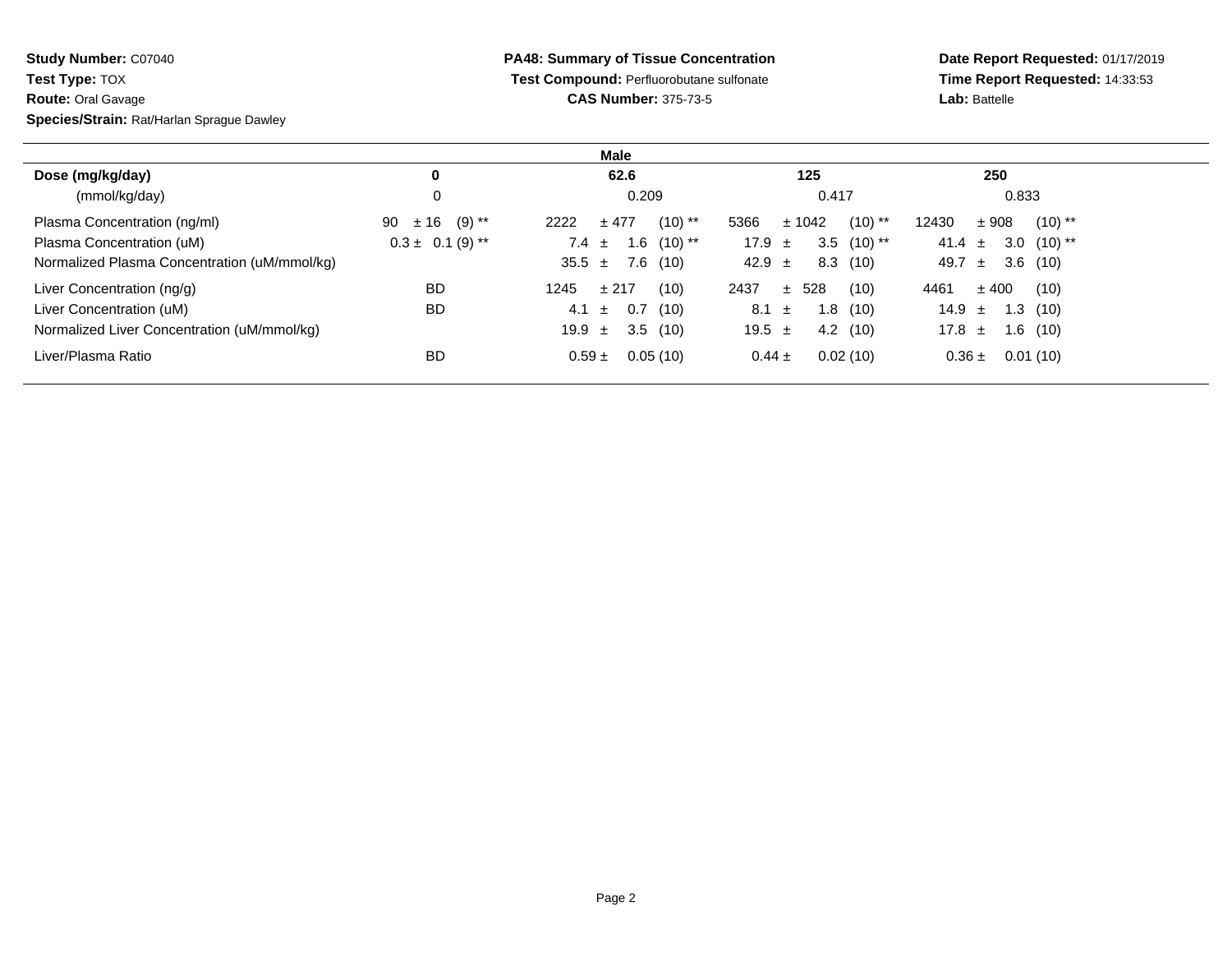| <b>Study Number: C07040</b>               |
|-------------------------------------------|
| <b>Test Type: TOX</b>                     |
| <b>Route: Oral Gavage</b>                 |
| Species/Strain: Rat/Harlan Sprague Dawley |

| Dose (mg/kg/day)                             | 500                                 |            |
|----------------------------------------------|-------------------------------------|------------|
| (mmol/kg/day)                                |                                     | 1.666      |
| Plasma Concentration (ng/ml)                 | ± 6912<br>43160                     | $(10)$ **  |
| Plasma Concentration (uM)                    | $143.8 \pm 23.0 (10)$ <sup>**</sup> |            |
| Normalized Plasma Concentration (uM/mmol/kg) | 86.3 $\pm$                          | 13.8 (10)  |
| Liver Concentration (ng/g)                   | ± 2590<br>15381                     | (10)       |
| Liver Concentration (uM)                     | 51.3 $\pm$                          | $8.6$ (10) |
| Normalized Liver Concentration (uM/mmol/kg)  | 30.8 $\pm$                          | $5.2$ (10) |
| Liver/Plasma Ratio                           | $0.35 \pm$                          | 0.01(10)   |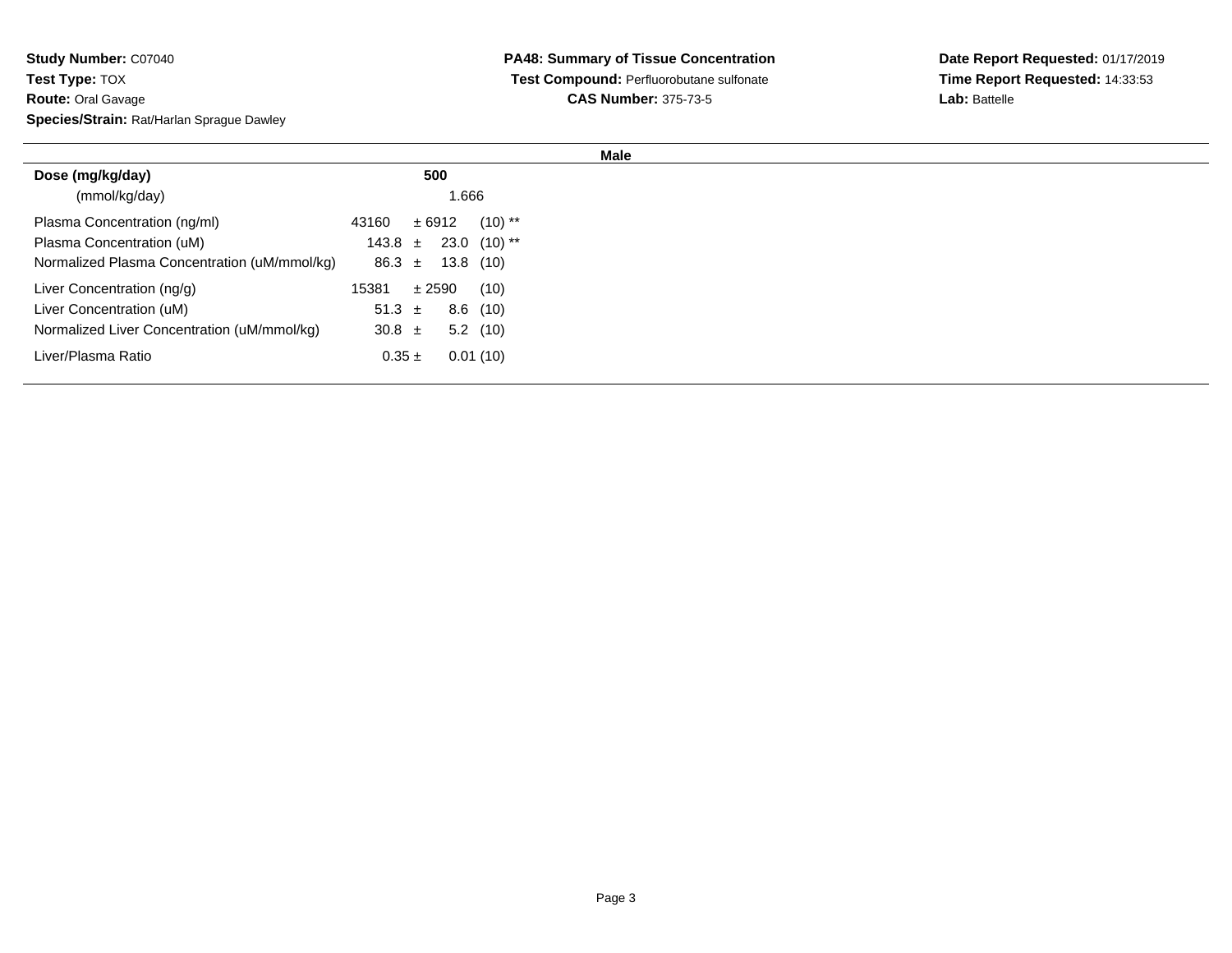| <b>Study Number: C07040</b>                  | <b>PA48: Summary of Tissue Concentration</b> |                                          |                    | Date Report Requested: 01/17/2019 |  |
|----------------------------------------------|----------------------------------------------|------------------------------------------|--------------------|-----------------------------------|--|
| <b>Test Type: TOX</b>                        |                                              | Test Compound: Perfluorobutane sulfonate |                    | Time Report Requested: 14:33:53   |  |
| <b>Route: Oral Gavage</b>                    |                                              | <b>CAS Number: 375-73-5</b>              |                    | <b>Lab: Battelle</b>              |  |
| Species/Strain: Rat/Harlan Sprague Dawley    |                                              |                                          |                    |                                   |  |
|                                              |                                              | Female                                   |                    |                                   |  |
| Dose (mg/kg/day)                             | 0                                            | 62.6                                     | 125                | 250                               |  |
| (mmol/kg/day)                                | 0                                            | 0.209                                    | 0.417              | 0.833                             |  |
| Plasma Concentration (ng/ml)                 | <b>BD</b>                                    | $\pm 48$ (10)<br>154                     | $± 90$ (10)<br>309 | 931<br>$\pm 207$ (8)              |  |
| Plasma Concentration (uM)                    | <b>BD</b>                                    | $0.5 \pm 0.2$ (10)                       | $1.0 \pm 0.3(10)$  | $3.1 \pm 0.7(8)$                  |  |
| Normalized Plasma Concentration (uM/mmol/kg) |                                              | $2.5 \pm 0.8(10)$                        | $2.5 \pm 0.7(10)$  | $3.7 \pm 0.8(8)$                  |  |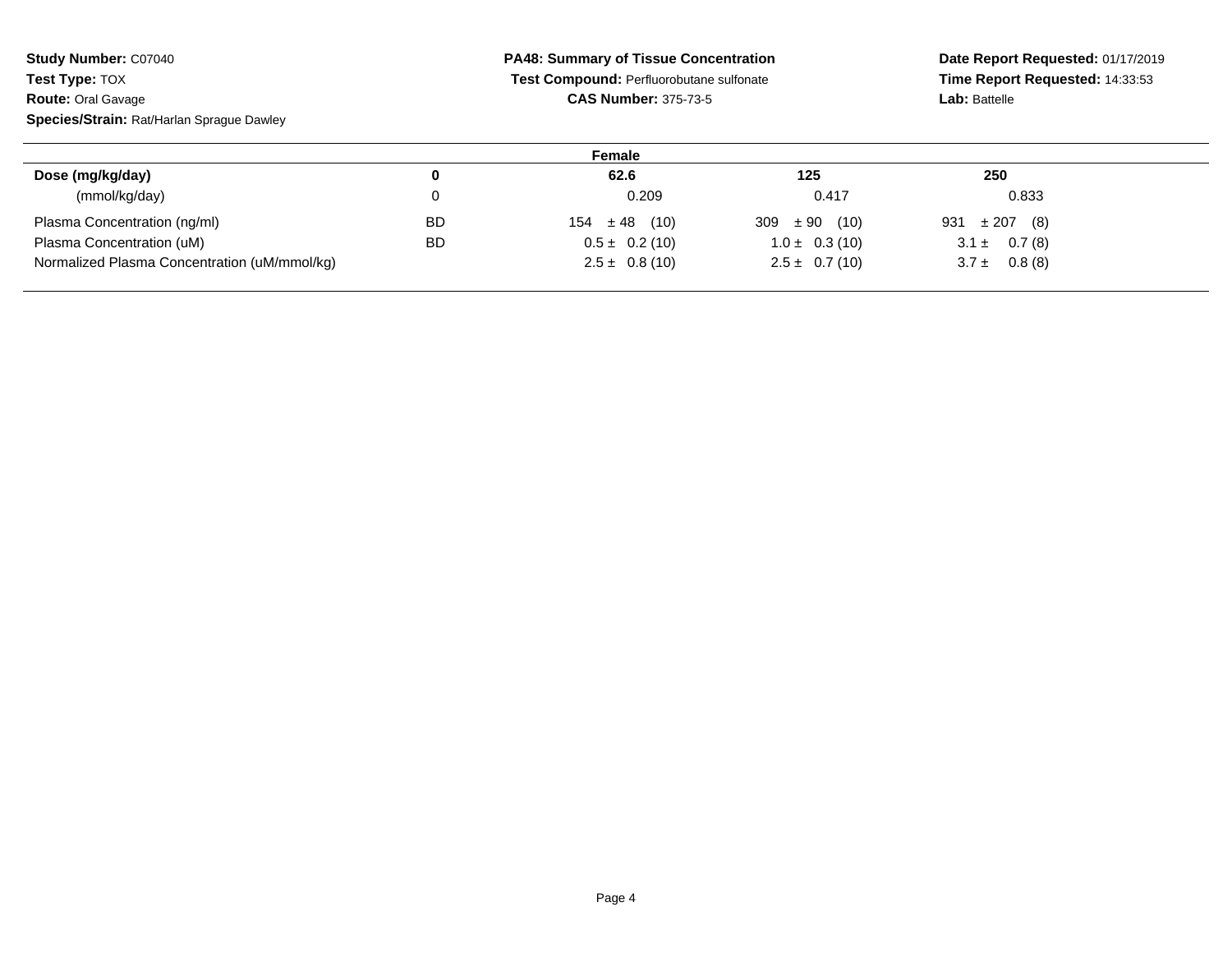## **PA48: Summary of Tissue Concentration Test Compound:** Perfluorobutane sulfonate**CAS Number:** 375-73-5

|                                              |                        | Female                 |
|----------------------------------------------|------------------------|------------------------|
| Dose (mg/kg/day)                             | 500                    | 1000                   |
| (mmol/kg/day)                                | 1.666                  | 3.332                  |
| Plasma Concentration (ng/ml)                 | $8171 \pm 3385$<br>(9) | $25455 \pm 23145$ (2)  |
| Plasma Concentration (uM)                    | $27.2 \pm 11.3(9)$     | 77.1 (2)<br>$84.8 \pm$ |
| Normalized Plasma Concentration (uM/mmol/kg) | 6.8(9)<br>$16.3 \pm$   | 23.1 (2)<br>$25.5 \pm$ |
|                                              |                        |                        |